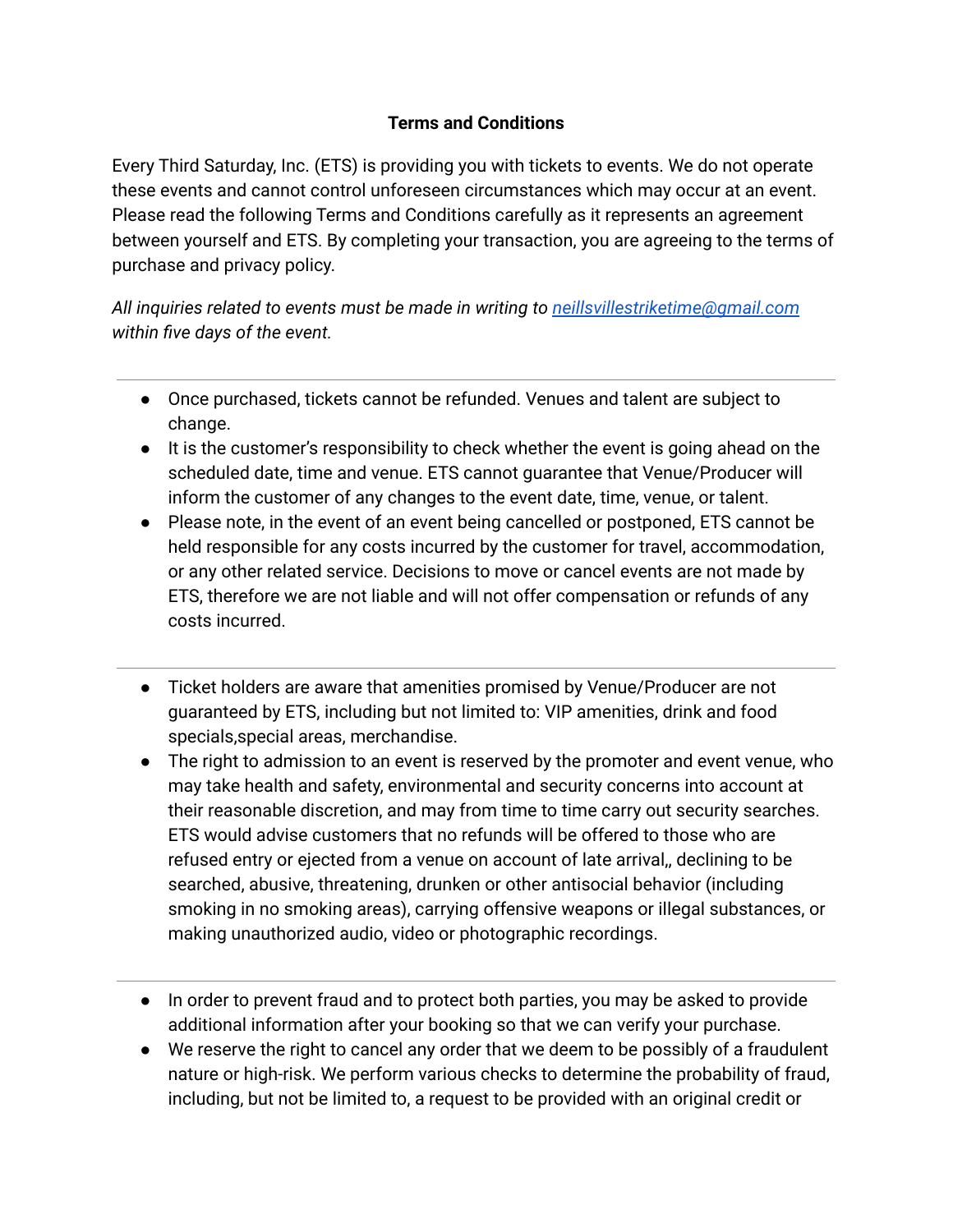debit card statement, attempts to telephone, reference to records to check for other fraudulent activity at an IP address, etc.

- When ordering tickets online, please ensure you are looking for tickets and placing an order using only one browser window or tab. Looking up tickets using multiple browser windows or tabs could result in losing your tickets, timer expiration, purchasing too many tickets, or the wrong ticket type, none of which will be the responsibility of ETS.
- Please ensure that you read all the information that applies to the event/ticket you are booking, and carry proof of age when attending the event if appropriate.
- Customers are advised to carefully review each order to ensure that the purchaser has selected the correct event, ticket type, and seat choice. If the purchaser does not receive a confirmation (in the form of a confirmation page or email) after submitting payment information, or if the customer experiences an error message or service interruption after submitting payment information, it is the customer's responsibility to confirm with Customer Support whether or not the order has been placed. See Tickets US will not be responsible for losses (monetary or otherwise) if the customer fails to confirm the purchase.
- It is the responsibility of the customer to inform ETS of any change of address, contact phone number or email address, both before and after receipt of the goods. Please note that our preferred method of contact for customers booking online is by email, so care should be taken to provide a current, valid email address.
- By purchasing online you agree to receive from time to time update messages and from us by email. If you don't want to receive such promotional materials or notices – please just notify us at any time.
- ETS sells tickets on behalf of Event Venue/Producer, which means we do not set ticket prices or determine seating availability. Tickets for popular events may sell out quickly. Occasionally, additional tickets may become available prior to the event. However, ETS does not control this inventory or availability. In some cases, ETS or other distribution channels may receive additional, subsequent allocations of tickets for distribution, which may be of similar or higher desirability than those sold on the website, or may be offered for sale at lower prices than prices charged..
- While we may allocate specific seats to you, the Venue has the right to change the seat locations to others of equal value.

**Need additional help? Then contact Customer Support, neillsvillestriketime@gmail.com or call (715) 743-6109 and we'll see what we can do to help.**